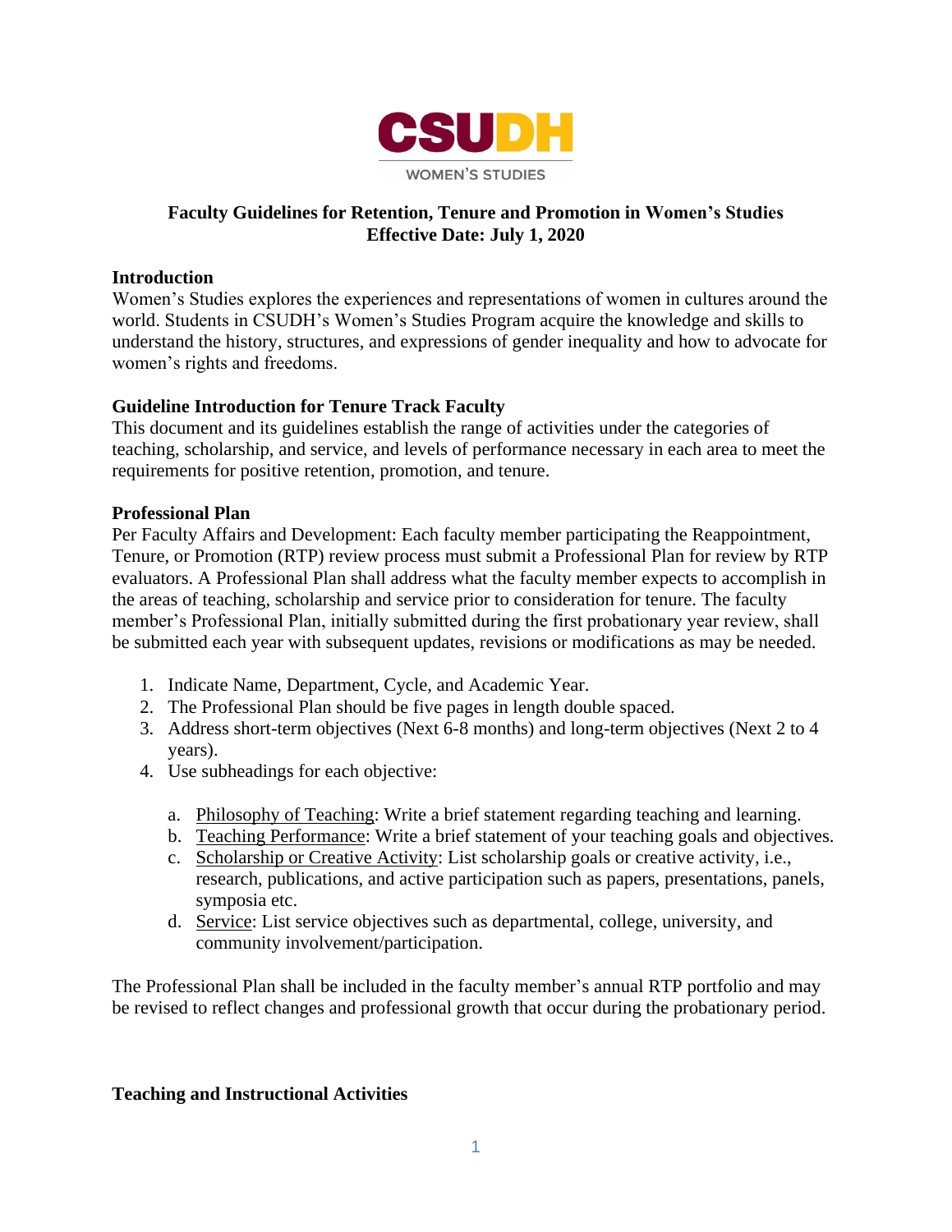The evaluation of teaching includes assessing the faculty member's teaching effectiveness in all modes of instruction. This is the principal criterion for retention and tenure, assuming that satisfactory progress is made in scholarship and service. It is expected that the faculty member strengthens his or her teaching skills throughout the probationary period. And, because teaching effectiveness cannot be taken for granted at any rank, evaluation for promotion to any level should place emphasis on the teacher's current work.

#### Documentation of Teaching Effectiveness

Faculty will provide the follow materials for evaluation for teaching effectiveness:

- Teaching Philosophy
- SIF Narrative for Teaching Performance
- Course Materials (syllabi, examinations, assignment sheets, grading rubrics, etc.)
- Teaching Strategies (examples of in-class activities, lectures, etc.)

In order to assess teaching effectiveness, the department will:

- Take notice of the faculty member's own assessment of teaching effectiveness,
- Review the quantitative and qualitative responses on the Perceived Teacher Effectiveness (PTE).
- Review course syllabi, examinations, handouts, writing assignments, graded assignments and grading criteria, etc.
- Provide a classroom evaluation of a new hire during his/her first two years, once per year and
- Take notice of any other pertinent matter directly related to teaching duties that would tend to illuminate the quality of the instructor's teaching.

Since student retention is of high priority within the CSU system, the Department will also assess the candidate's effectiveness in advising/mentoring of students. Accordingly, the candidate is responsible for counseling students properly on course-related matters and to keep office hours regularly in order to assist students with their academic needs. Two ratings – the assessment of student Perceived Teaching Effectiveness (PTE) ratings and the peer evaluation of teaching observation and materials – shall be combined to constitute the overall rating of teaching effectiveness. Evaluators shall assess all indicators of teaching effectiveness submitted by faculty, using a qualitative scale of "outstanding," "satisfactory," and "unsatisfactory."

Teaching Standards for Reappointment

- When 75% of PTE responses are "Strongly Agree" and "Agree," and 50% of all responses are "Strongly Agree," student assessment of teaching shall merit an "Outstanding" rating.
- all the responses are "Neutral" and above, student assessment of teaching shall merit a • When 70% of the responses to these items are "Strongly Agree" and "Agree," or 80% of "Satisfactory" rating.
- If the sample of PTEs is less than 60% in courses of fewer than 30 students, or less than 40% in courses of 31 or more students, they will be deemed less reliable and less representative.
- Faculty will need a combined rating of "Satisfactory" for reappointment.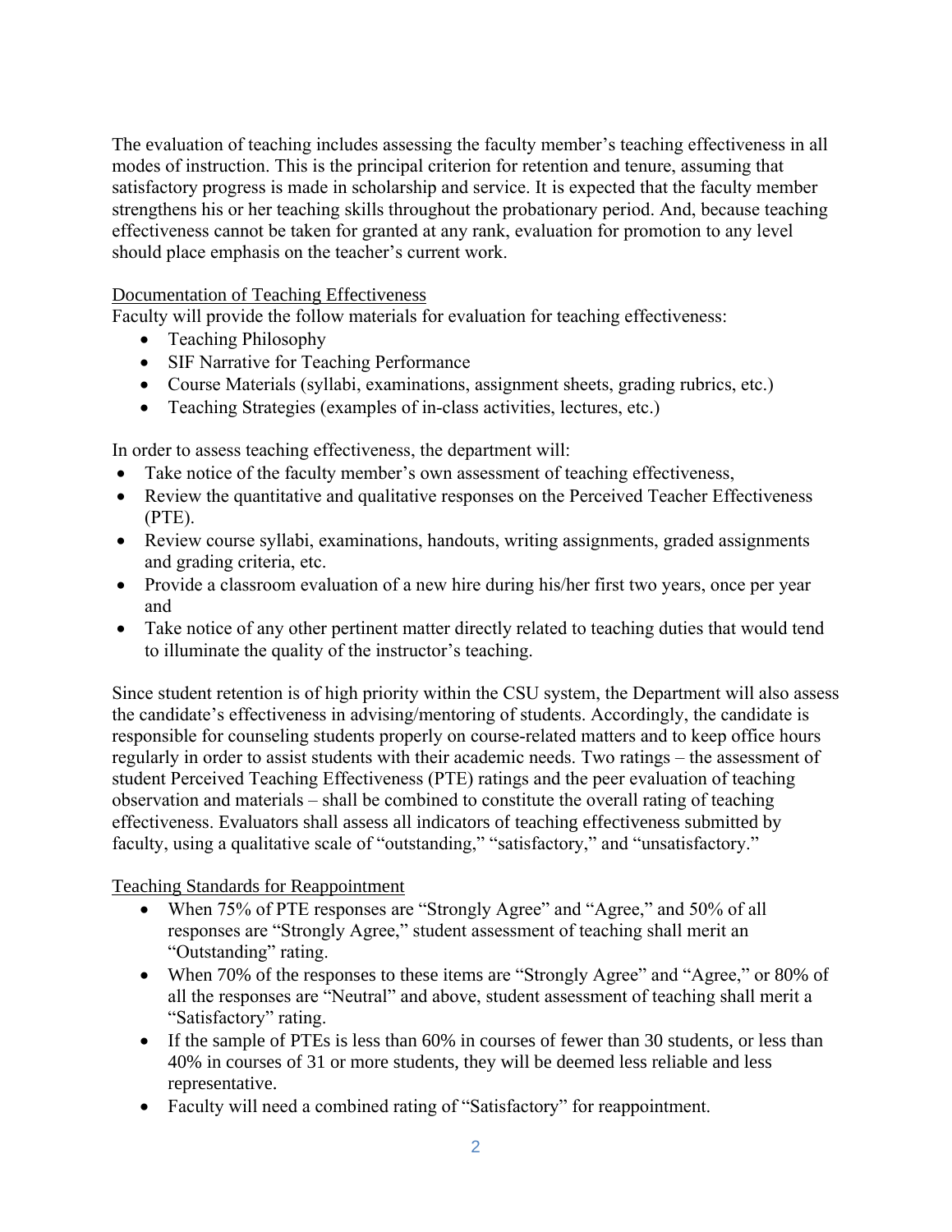Teaching Standards for Promotion from Assistant Professor to Associate Professor

- When 75% of PTE responses are "Strongly Agree" and "Agree," and 50% of all responses are "Strongly Agree," student assessment of teaching shall merit an "Outstanding" rating.
- all the responses are "Neutral" and above, student assessment of teaching shall merit a • When 70% of the responses to these items are "Strongly Agree" and "Agree," or 80% of "Satisfactory" rating.
- If the sample of PTEs is less than 60% in courses of fewer than 30 students, or less than 40% in courses of 31 or more students, they will be deemed less reliable and less representative.
- Faculty will need a combined rating of "Satisfactory" for promotion and tenure.

Teaching Standards for Promotion from Associate Professor to Professor

- When 75% of PTE responses are "Strongly Agree" and "Agree," and 50% of all responses are "Strongly Agree," student assessment of teaching shall merit an "Outstanding" rating.
- all the responses are "Neutral" and above, student assessment of teaching shall merit a • When 70% of the responses to these items are "Strongly Agree" and "Agree," or 80% of "Satisfactory" rating.
- If the sample of PTEs is less than 60% in courses of fewer than 30 students, or less than 40% in courses of 31 or more students, they will be deemed less reliable and less representative.
- Faculty will need a combined rating of "Satisfactory" for promotion to full professor.

# **Scholarly and Creative Activity**

The Women's Studies Program expects faculty to publish research in peer-reviewed sources and maintain currency in their research area(s) by regular participation in scholarly conferences, symposia, and other creative activities.

### Documentation of Scholarly and Creative Activities

### *Curriculum Vitae*

The candidate shall provide a current curriculum vitae in their portfolio. Forthcoming or in-press work cited in a faculty member's vitae shall be considered for evaluation if editorial documentation is provided (galley proofs or confirmation letter from editor).

### Scholarly and Creative Activity Standards for Reappointment

- • Every faculty member should point to at least two instances of scholarly/creative activity in each and every probationary year. Scholarly/creative activity includes:
	- o Publications
		- A scholarly book published by a recognized and reputable publisher
		- An article in a refereed journal (either in print or online)
		- A contribution to an anthology by a recognized publisher
		- Editorial notes to a recognized and reputable text
		- A contribution to a recognized and reputable reference work in one's field (either in print or online)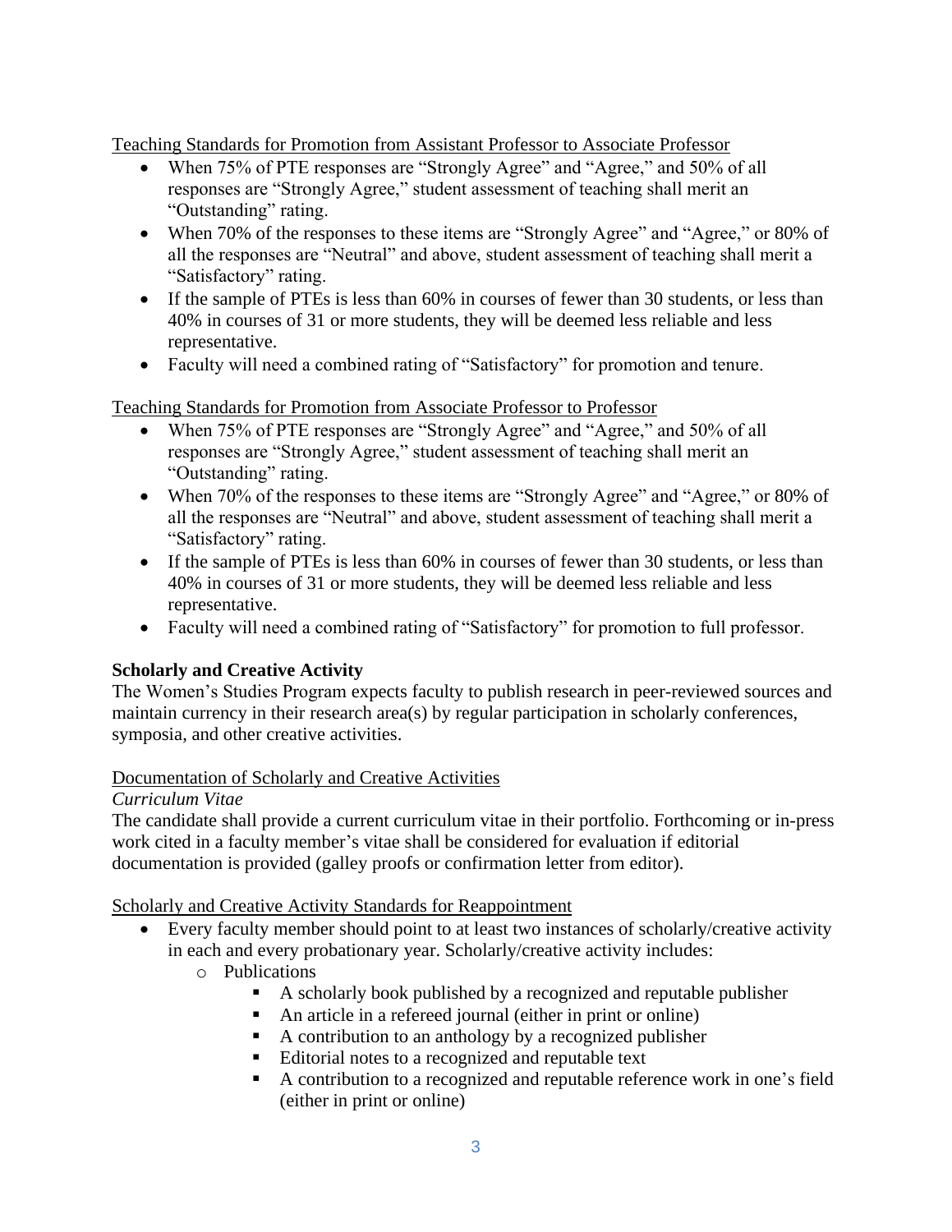- An article in the proceedings of a conference
- An article in a volume of working papers published by a recognized and reputable publisher
- Scholarly review essays
- o Examples of Scholarly/Creative Activity Other than Publication
	- A public performance of one's creative work in forms other than the written word, such as a film, video, or public readings
	- Participating at a professional conference or workshop: presenting a paper; serving on a panel discussion; chairing a session; serving as a reviewer or organizer.
	- **•** Presenting professional expertise in other forums, as in: giving an invited class lecture or presentation at another institution; serving as a consultant, paid or unpaid, in a professional nature, including serving as a referee, review, or editor of a journal or other compilation of professional contributions
	- Creating work either for review or in preparation for review: drafting a book/article/review manuscript for submission; developing creative work in forms other than the written word, such as films, videos, and performances; developing materials related to pedagogy; submitting (or resubmitting) a work for possible publication
	- Extending one's professional knowledge, as in: earning an additional degree/credential/licensure relevant to one's field; taking classes relevant to one's field; attending professional workshops, symposia, or conferences; pursuing one's research agenda through a fellowship, sabbatical, or other form of outside funding
	- Receiving recognition of one's research or creative work, such as receiving an award or honor; earning a fellowship or grant related to the field of expertise
- Faculty members should have at least one peer-reviewed publication in print by year four of the RTP cycle, or a manuscript contract with an academic or university press.

# Scholarly and Creative Standards for Tenure

- Faculty are considered for tenure after five probationary years, regardless of rank of appointment. Prior service may be counted if it was approved at the time of first appointment.
- Faculty have two options for successfully fulfilling the requirements for successful tenure and promotion from assistant to associate professor in the area of scholarship.

# *Option A*:

Candidate has a book in press at the time of application. The book must be accepted by a university publishing house or by a publisher that has a good academic reputation. If the candidate is revising a dissertation for publication, then the candidate should not have published more than two articles from the revised manuscript.

### *Option B*:

Candidate has three peer-reviewed academic articles that have been accepted for publication by a reputable peer-reviewed journal, with no further requirements for revision. Creative activities or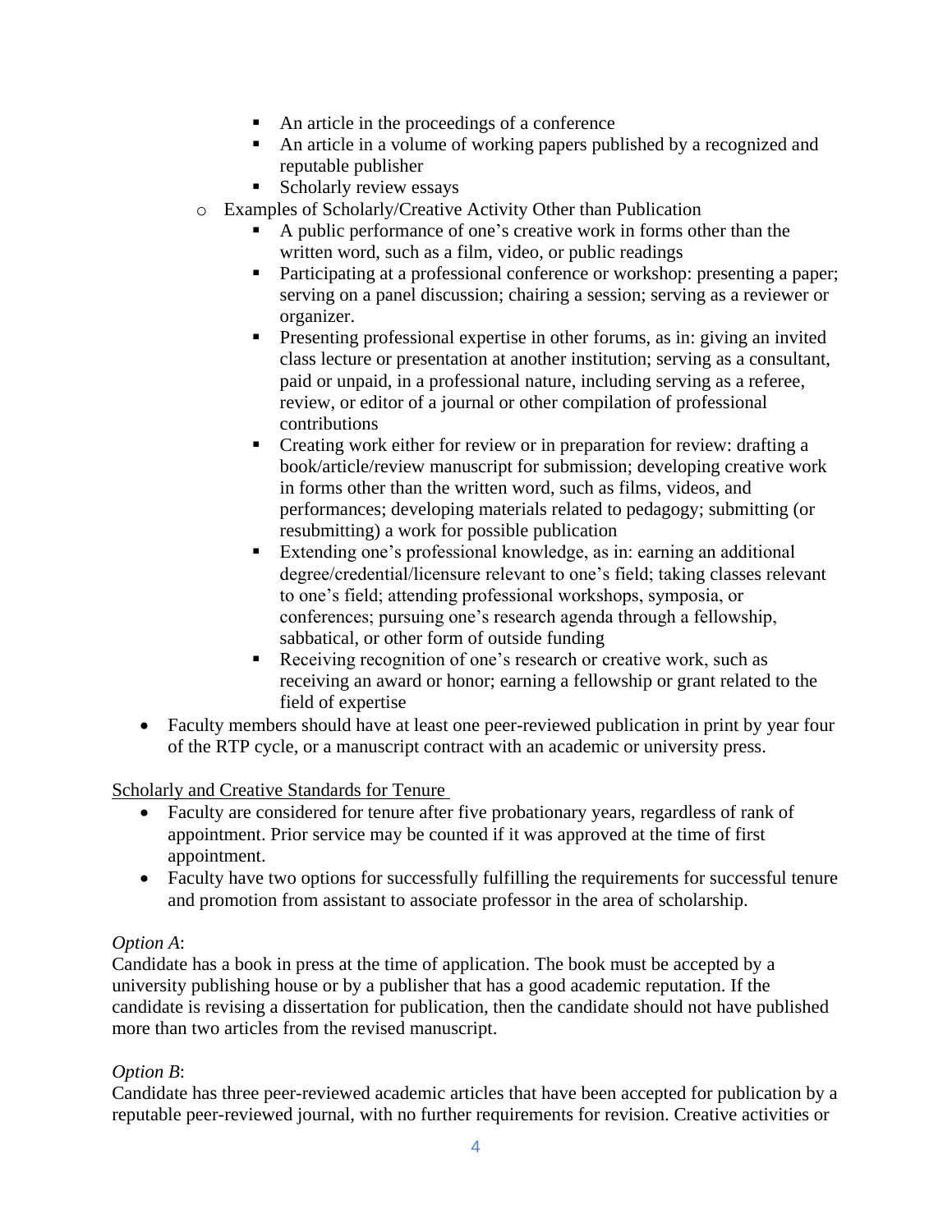demonstrated community activities can be substituted for one of the academic articles as long as the activity has been approved in the faculty's professional plan and relates to the faculty's work in women's studies. Acceptable creative or community activities include:

- Exhibition or display of one's artistic work in professional publications, galleries, or museums.
- Acceptance in juried local, regional, national or international competitions or festivals.
- Substantial community development projects that are grant funded by an external source, where the faculty member is the principal investigator or co-principal investigator.

Faculty whose initial appointment is at the rank of Assistant Professor will be promoted to Associate Professor upon the granting of tenure.

# Scholarly and Creative Standards for Promotion from Associate to Professor

Faculty are expected to maintain an active pattern of successful teaching, service, and scholarship. All scholarship used toward promotion from associate to professor should be completed during the review period since appointment to Associate Professor. For successful promotion from associate to professor, candidates have two options in the area of scholarship.

## *Option A*:

Candidate has a book in press at the time of application. The book must be accepted by a university publishing house or by a publisher that has a good academic reputation. If the candidate is revising a dissertation for publication, then the candidate should not have published more than two articles from the revised manuscript.

# *Option B*:

Candidate has three peer-reviewed academic articles that have been accepted for publication by a reputable peer-reviewed journal, with no further requirements for revision. Creative activities or demonstrated community activities can be substituted for one of the academic articles as long as the activity has been approved in the faculty's professional plan and relates to the faculty's work in women's studies. Acceptable creative or community activities include:

- Exhibition or display of one's artistic work in professional publications, galleries, or museums.
- Acceptance in juried local, regional, national or international competitions or festivals.
- Substantial community development projects that are grant funded by an external source, where the faculty member is the principal investigator or co-principal investigator.

# Supporting Material in the Area of Scholarship and Creative Activity

- SIF Narrative which discusses the scholarly and creative activity included in the candidate's curriculum vitae. This should include the review process for the submissions, brief description of the journal/press chosen for publication, and nature of contribution of co-authored works. The narrative should conclude with a discussion of future plans for scholarly and/or creative work.
- PDF copies of all completed and published work.
- Evidence of peer-review.
- For co-authored works, faculty should be able to clearly state and quantify their intellectual contributions to the publication.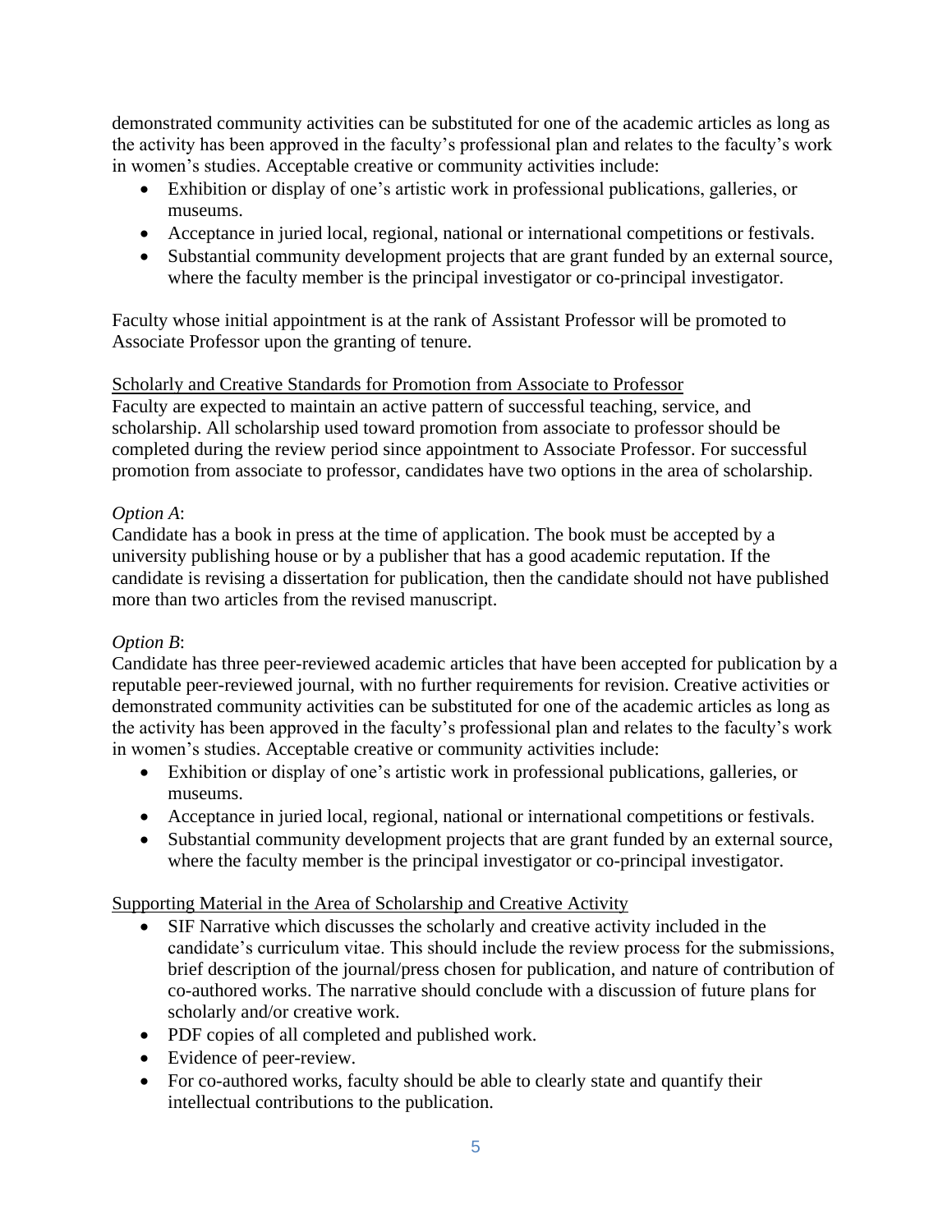### **University, Professional, and Community Service**

Women's Studies recognizes the importance of service in the development of teaching and scholarship, as well as its role in the attainment of program, college, and university goals. It is the responsibility of candidates to describe their service in a SIF narrative, as well as provide necessary supporting documentation of their service on the program, college, and university level, as well as any professional and/or community service related to their respective field(s).

Examples of Program-Level Service

- Serving on a program committee, either standing or *ad hoc*
- Attending and organizing program events
- Advising students
- Working with students outside of coursework and regular office hours
- Representing Women's Studies at college and university events
- On-campus out-reach activities on behalf of Women's Studies
- External out-reach activities on behalf of Women's Studies

Examples of College-Level Service

- Serving on a CAH committee
- Chairing a CAH committee
- Serving as an Academic Senator
- Serving on an Academic Senate committee or holding an Academic Senate post Serving as department chair
- Undertaking special projects/activities at the request of the dean
- Representing the college (rather than just Women's Studies) at a public function
- Developing a grant proposal
- Mentoring students outside of classwork (ex: Mellon Fellows, undergraduate student research)

Examples of University-Level Service

- Serving on a University-level committee (UCEP, UCC, WCC, etc.)
- Chairing a University-level committee
- Serving on committees for other University bodies (General Studies, Liberal Studies, etc.)
- Serving on a committee for an outside department
- Serving on a task force created by the president or president's delegate
- Performing University advising
- Providing input for curricular modifications affecting outside departments
- Representing the University (rather than just Women's Studies) at a public function

Examples of Service to the Field

• Serving in a leadership capacity in a professional organization related to the candidate's  $field(s)$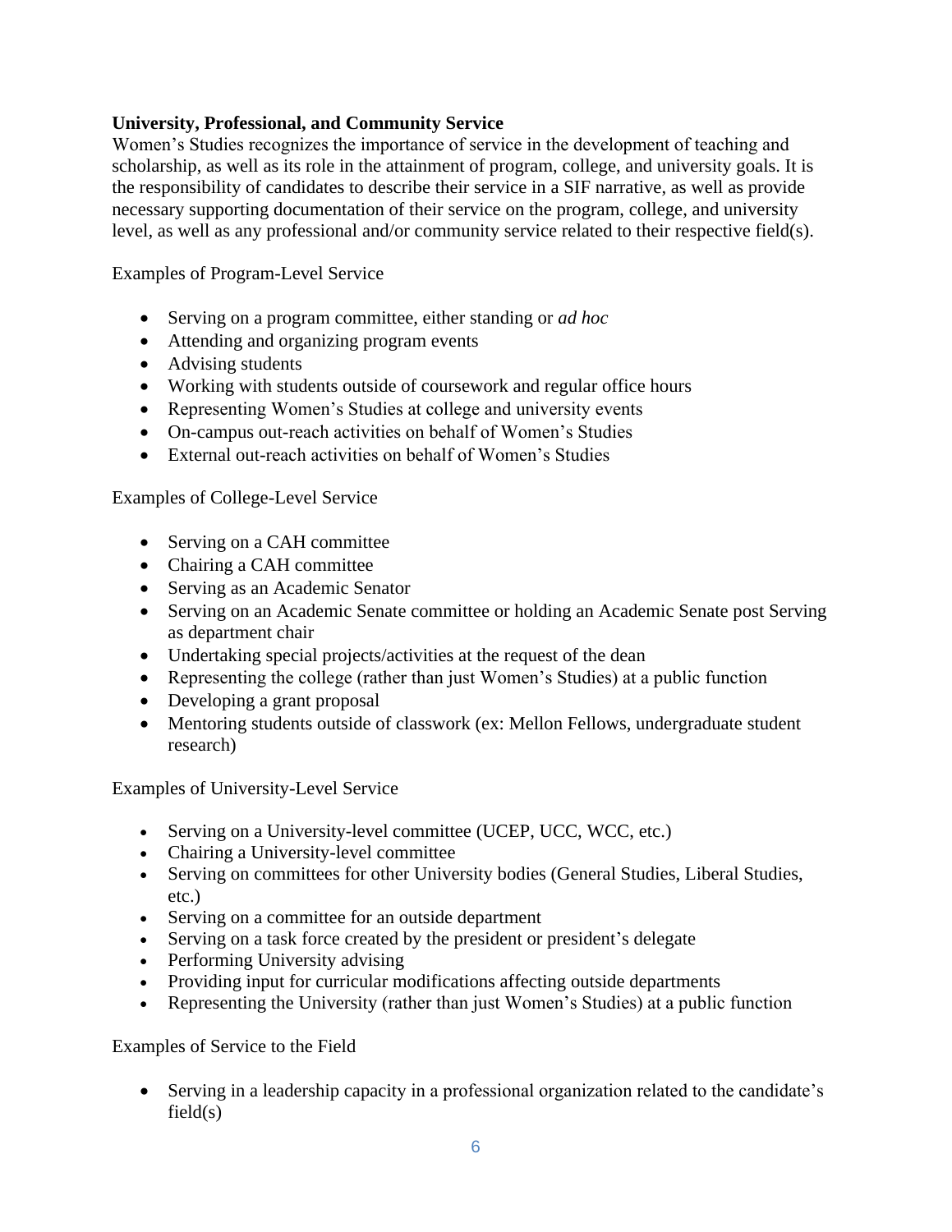- Helping to review submissions and/or organize regional and/or national conferences related to the candidate's field(s)
- Serving as a reviewer for scholarly texts for academic journals and/or publishers
- Serving as a program reviewer for an outside program or department
- Serving as an off-campus RTP reviewer

Examples of Relevant Community Service

- Holding office in a community organization related to one's scholarship and/or field of expertise
- Serving on the board of a community organization related to one's scholarship and/or field of expertise
- Serving as a consultant/expert for a mass media outlet
- Consulting for community groups within one's field of expertise
- Coordinating symposia, workshops and the like for the public
- Giving a public lecture or reading

### Service Activity Standards for Reappointment

Candidates are only expected to participate in program/department-level service in RTP Cycle 1. Candidate should provide evidence of at least one college and/or university service per year after RTP Cycle year 1, in addition to annual program/department-level service.

Service Activity Standards for Promotion from Assistant Professor to Associate Professor Candidate should provide evidence of at least one college and/or university service per year after RTP Cycle year 1, for a total of at least 5 examples of college and university service for promotion from assistant to associate. One instance of college or university service may be substituted for service at the community or professional level.

### **Unusually Meritorious Tenure and/or Promotion**

Per University guidelines: Early tenure is granted rarely and only for unusually meritorious performance as a faculty member at California State University Dominguez Hills. In order for a member of the instructional faculty to be granted early tenure they must demonstrate outstanding performance in teaching and in one other area of evaluation. Non-teaching faculty must demonstrate outstanding performance in their professional assignment. The demonstration of unusually meritorious performance requires substantial documentation which may not be possible on the basis of a relatively short period of time spent at this institution. Therefore, evidence relating to professional performance at another institution will, if submitted, be given consideration.

However, the granting of tenure is based primarily on evidence of merit demonstrated in performance at California State University, Dominguez Hills.

### **Early Tenure and Promotion Criteria**

A faculty member who has completed the period of pre-tenure service and who has reached the top salary step of his/her rank, and who possesses the usual terminal degree in his/her discipline